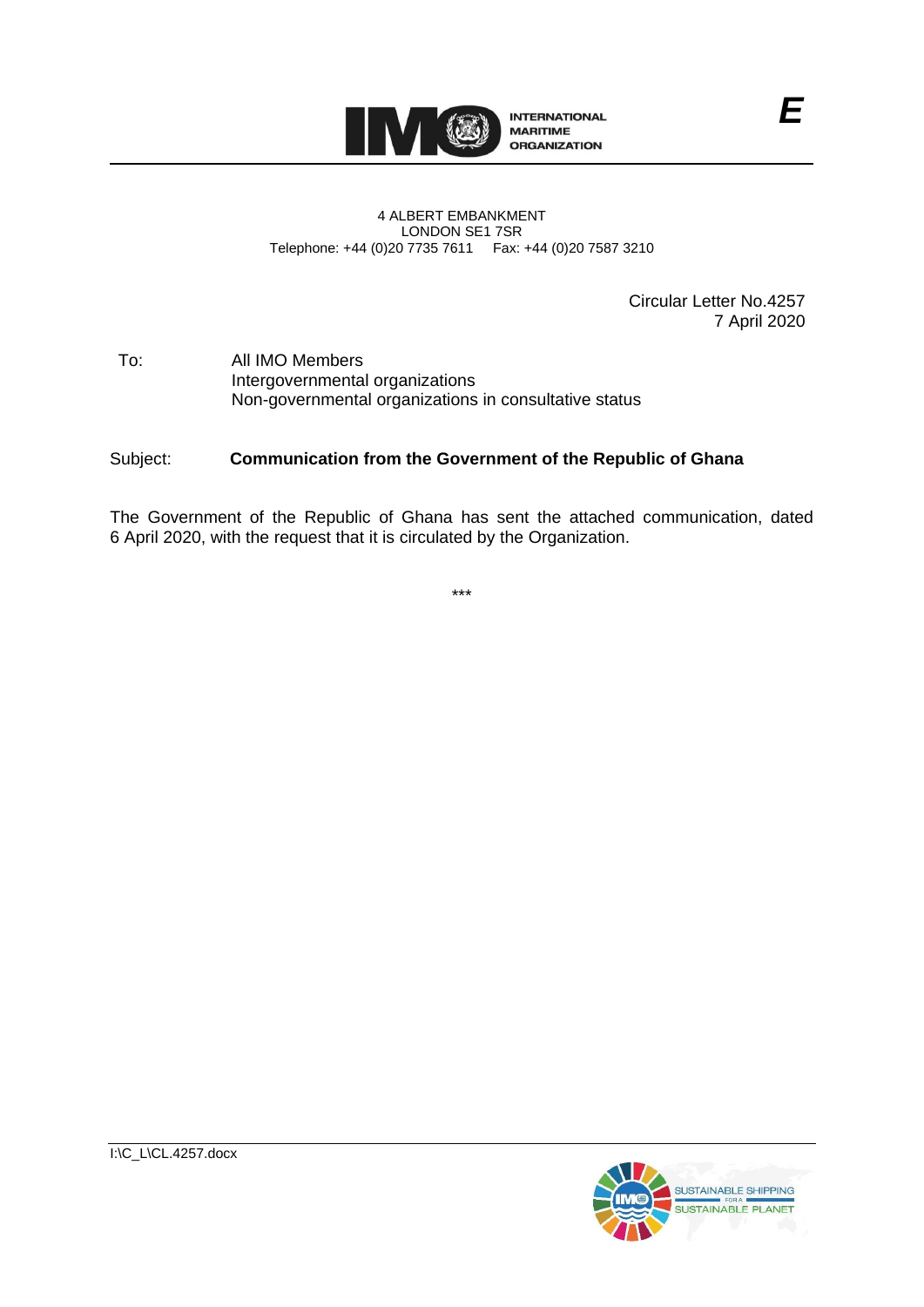6th April 2020

Dear Sir,

## **COMMUNICATION OF INFORMATION IN ACCORDANCE WITH CIRCULAR LETTER NO. 4190 ON REGISTRIES OF SHIPS.**

The Ghana Maritime Authority presents its compliments to the Secretary General of the International Maritime Organization and is pleased to forward, herewith attached, communication by Ghana in accordance with Circular Letter No. 4204/Add.5 of 17<sup>th</sup> March 2020 on Coronavirus (COVID-19) – Guidance relating to the certification of seafarers.

2. The Ghana Maritime Authority avails itself of this opportunity to renew to you, assurances of its highest consideration.

### **THOMAS K. ALONSI DIRECTOR-GENERAL**

**THE SECRETARY GENERAL INTERNATIONAL MARITIME ORGANIZATION 4 ALBERT EMBANKMENT LONDON U.K.**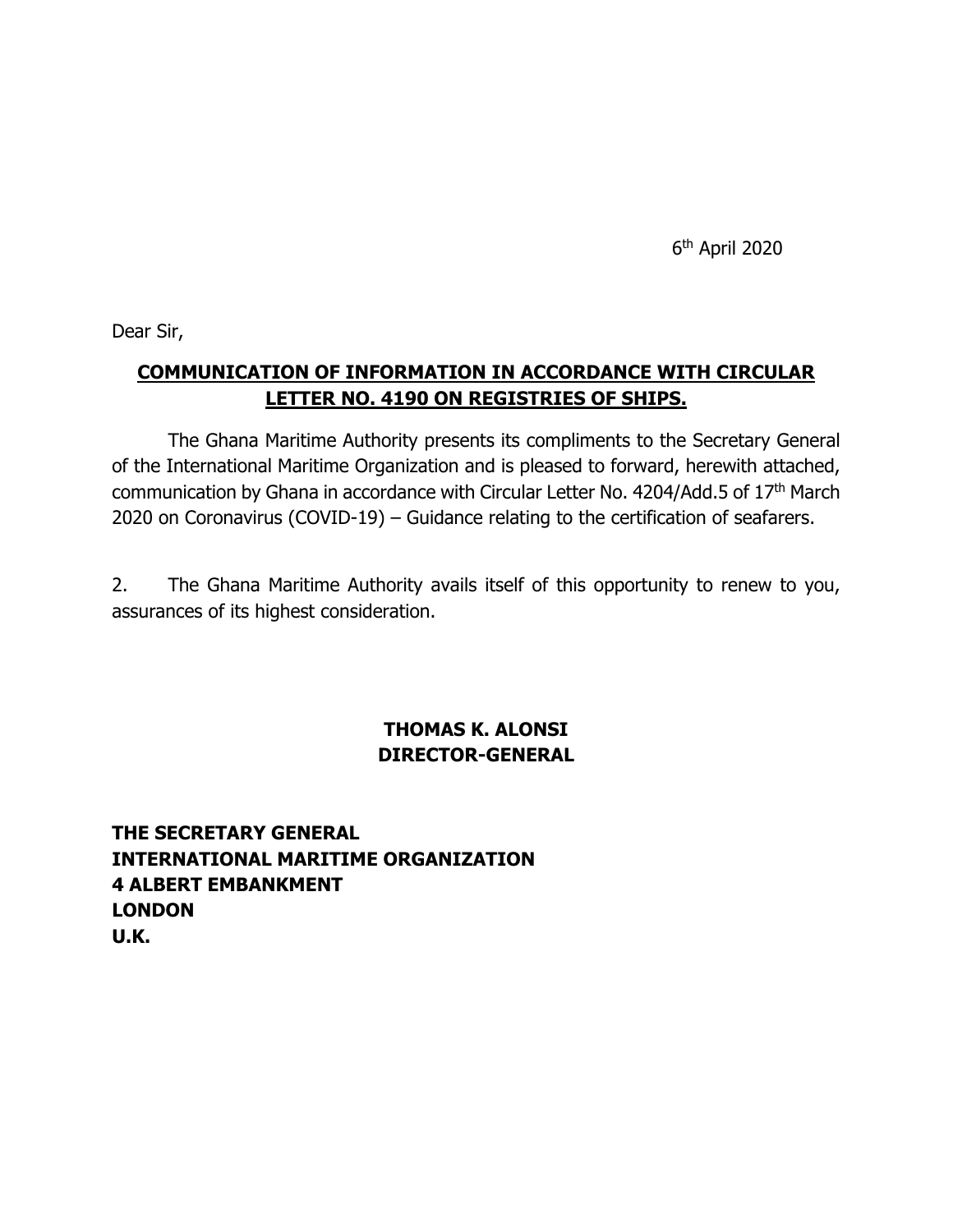

### GUIDANCE NOTE: 006

#### **EXTENSION OF THE VALIDITY OF SEAFARER CERTIFICATES ISSUED UNDER THE PROVISIONS OF THE INTERNATIONAL CONVENTION FOR THE STANDARDS OF TRAINING, CERTIFICATION AND WATCHKEEPING 1978 AS AMENDED (STCW)/MARITIME LABOUR CONVENTION 2006 AS AMENDED - CORONAVIRUS DISEASE (COVID-19)**

1. The Ghana Maritime Authority (GMA) recognizes that in view of the continuing COVID-19 situation, seafarers and shipowners are facing challenges in meeting various statutory requirements provided under Ghana's maritime legislations.

2. In compliance with Government of Ghana's directives on COVID – 19, and to ensure that the flow of commerce by sea is not unnecessarily disrupted which will affect the ability of shipping services and seafarers to continue to deliver vital goods, including medical supplies and foodstuff during this difficult period, and ultimately overcoming this pandemic, there is need to undertake emergency provisions to address the situation.

3. Consequently, the Authority wishes to inform ship owners and seafarers that the undermentioned statutory certificates issued by the Authority to seafarers already aboard vessels which might expire soon have been extended **until 30th June 2020.**

- **i. Certificates of Competency,**
- **ii. Certificates of Proficiency**
- **iii. Medical Certificates**

4. Please be reminded that the safety of life at sea, maritime security and protection of the marine environment must also be considered paramount during this period.